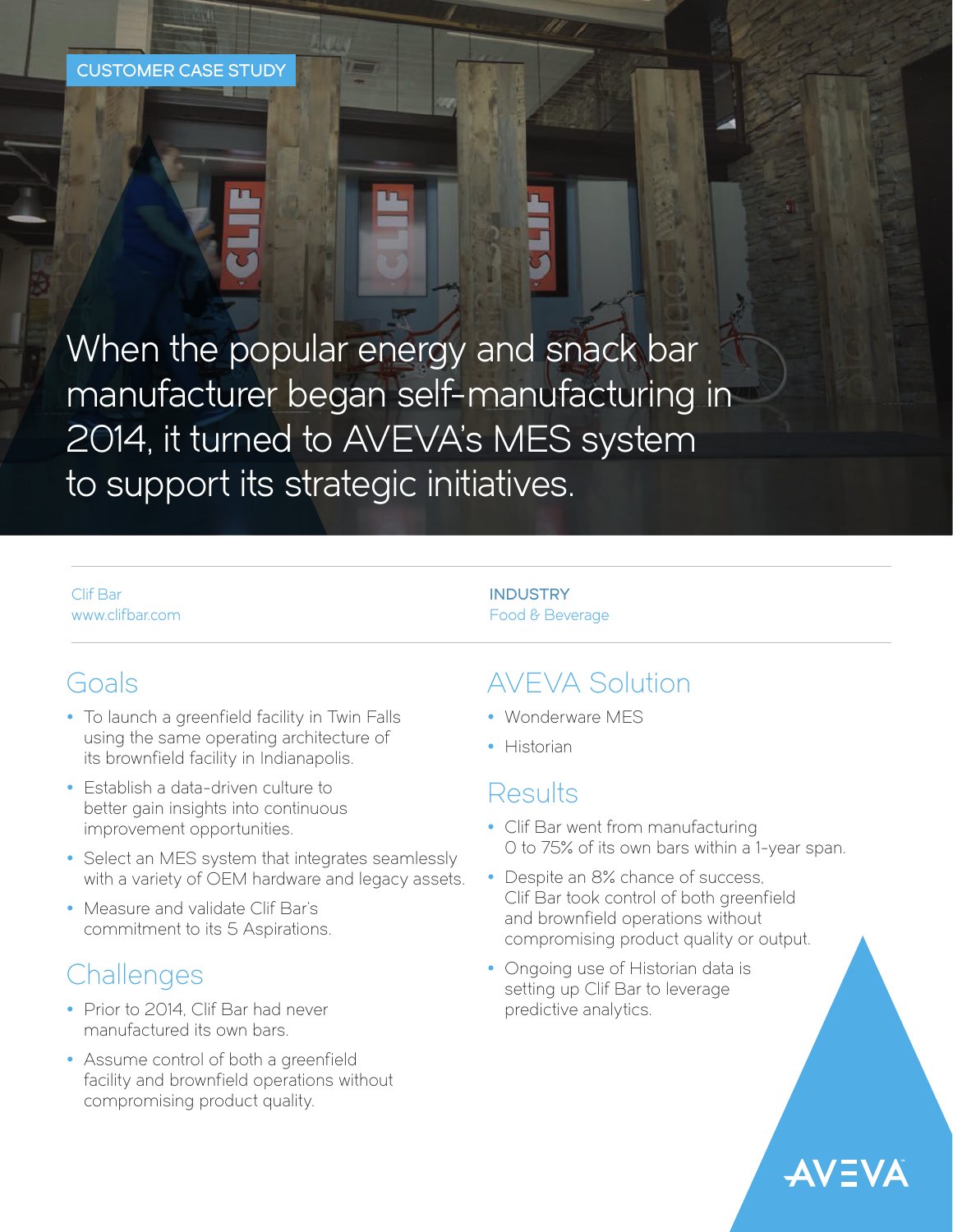## Clif Bar Paves Its Path to Self-Sustainable Operations

Twin Falls, Idaho - For many, Clif Bar is a go-to energy bar for the trail or during the workday, but for 295 employee/owners in Twin Falls, Idaho, Clif Bar is much more than a brand on a shelf. Clif Bar was started by Gary Erikson with the goal to make a better tasting bar for sustaining energy. It was formally launched in 1992. Clif developed a business model guided by Five Aspirations: "Sustaining our Business, Brands, People, Community and the Planet." The company headquarters is located in Emeryville, CA, and currently has manufacturing plants in Indianapolis, IN and Twin Falls, ID.

In 2014, Clif Bar made the decision to go into self-manufacturing to increase its capacity. Until that point, it had never been in control of its own manufacturing operations. Despite its inexperience, however, the energy bar manufacturer successfully went from manufacturing zero to about 75% of its own bars within a one-year span. That statistic is made all the more impressive by the fact that Clif Bar established both a greenfield and a brownfield facility within months of each other.

## Using MES to Establish the Twin Falls Operating Environment

The road to self-manufacturing began with a greenfield facility in Twin Falls, ID, where Clif Bar operates three lines at any given time, 24 hours a day. Among other technologies, Clif Bar identified two key areas that were requisites for selfmanufacturing: the ERP and the MES environment. As its leaders were scoping out the MES systems needed for a highly automated facility, they turned to Wonderware-endorsed system intergrator, Apex Manufacturing Solutions, for assistance.

"They really appreciated Wonderware, because it not only provided them everything that they needed at the time, the operations, the production, the consumption, the performance, the quality. But also that it had good hooks into other pieces of software, and that it really would expand to meet their future needs."

Michelle Wolf, Project Manager, Apex Manufacturing Solutions.

- 1. It was able to integrate with other systems that were critical to self-manufacturing.
- 2. It provided the kind of flexibility Clif Bar would inevitably need as the company modified the way it did business in a new self-manufacturing environment.
- 3. It provided the data analytics that its engineering team relies on to become a best-in-class manufacturer.

"During our initial startup, MES was really critical in helping us to pinpoint our problems, because at first, our problems were on the front-end of the line, which is in the process areas…and then our issues, the ones that were taking away available time, moved to the back end of the line. So we had a different set of problems around packaging. And all of that was highlighted by the information we got out of MES. It was able to point us in the right direction." Dale Ducommun, General Manager, Clif Bar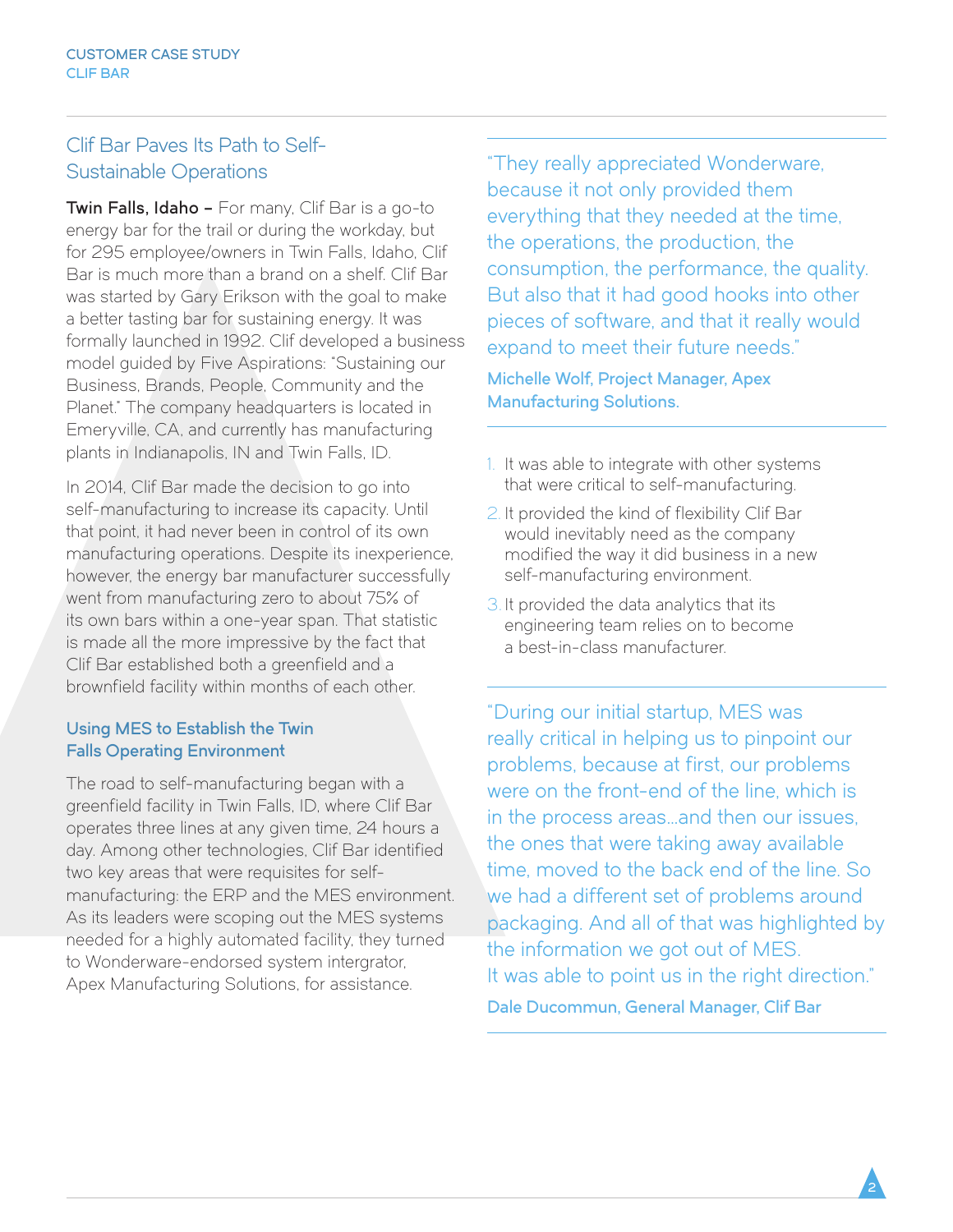## Integrating Greenfield and Brownfield Manufacturing Sites

The partnership with Clif Bar is unique project because, in addition to being quite a comprehensive use of MES products, the solution initially requested for a greenfield installation in Twin Falls was able to be quickly adapted and implemented in a legacy plant acquired in Indianapolis.

"The first implementation here in Twin Falls was a Greenfield facility, where we had the luxury of planning that out… Midway through that project, we learned that one of our co-packers, who was managing our largest facility for us, was getting out of that business and turning over the keys to us."

Todd Wilson, Sr. VP of IT, Clif Bar

The AVEVA solution works as well with green field development as it does with legacy manufacturing equipment. Clif Bar and Apex Manufacturing Solutions were able to quickly adapt and deploy the solution created for the greenfield site to a newly purchased plant in Indianapolis. This allowed for considerably less development time and also for solution standardization between facilities.

"Gartner will tell you that any major system implementation has a 28% chance to succeed. That meant we had 28% chance here, 28% chance in Indianapolis. If you multiply that out, that's less than an 8% chance of succeeding. And when we went live in May, we were successful" Todd Wilson, Sr. VP of IT, Clif Bar

## Supporting the 5 Aspirations

It's not uncommon for companies to define a set of corporate values, but seldom do you encounter one that puts its values into action like Clif Bar. The company's 5 aspirations help to guide everyone– from CEO to floor operator–to make more sustainable decisions, and one the most interesting aspects is how Clif Bar uses its AVEVA MES solution to measure progress towards its aspirations.

"If you're thinking about the planet aspiration and what we emit from the bakery, so whether it's effluent levels, the gallons of water that we use, or the amount of gas that we use, those are pretty readily quantifiable… The MES system can help us to understand things like the number of minutes that it took to do a changeover."

Micah Robinson, Continuous Improvement Manager, Clif Bar

MES is also very effective in helping Clif Bar address the "Sustaining Our Brands" aspiration. By enabling production managers to better understand if they're running the right weights, when quality checks done, whether its delivering against cost, Clif Bar is able to produce the quality product and experience that its consumers love.